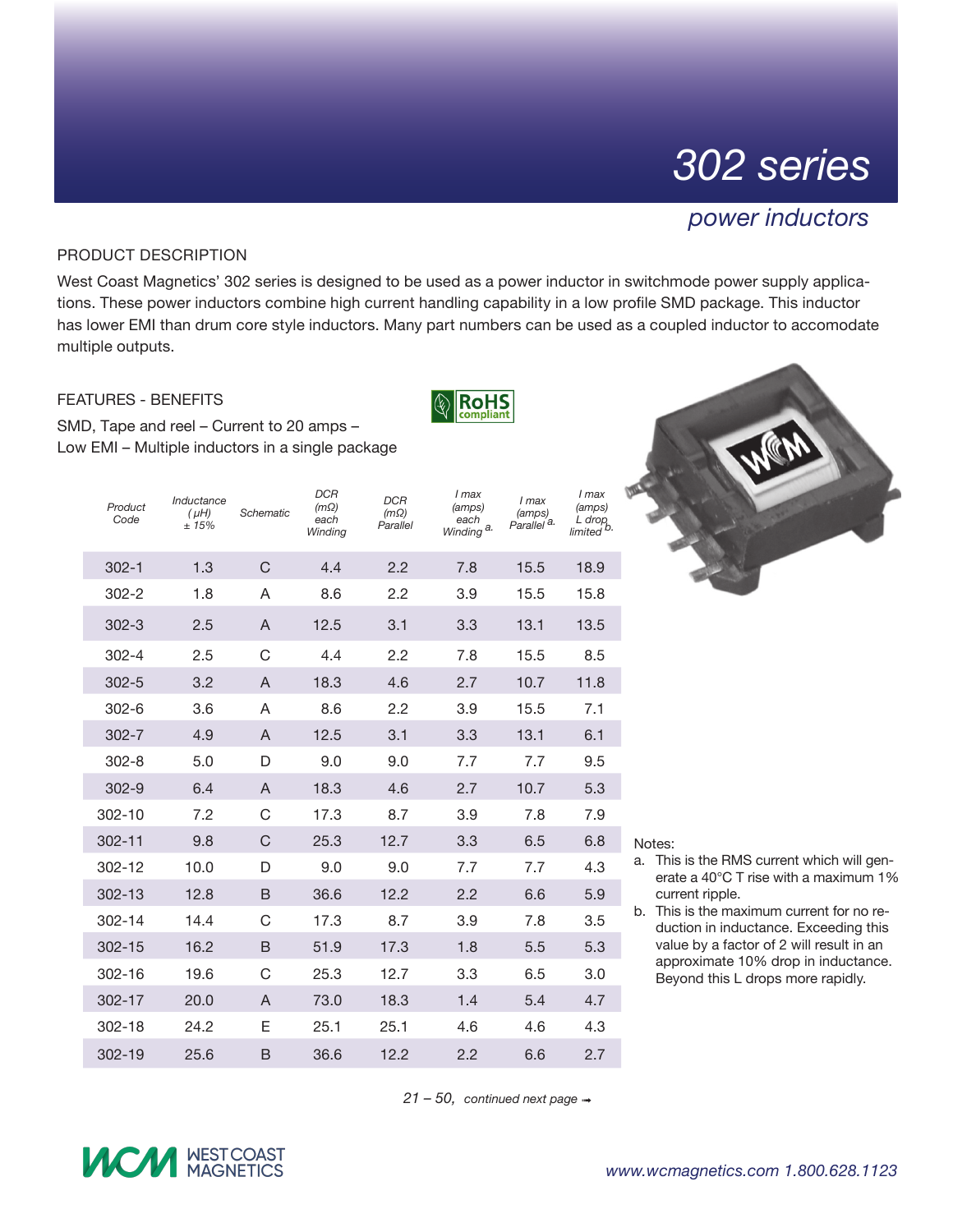## *302 series (page 2)*

### *power inductors*

*…continued from previous*

| Product<br>Code | Inductance<br>$(\mu H)$<br>±15% | Schematic | DCR<br>(mΩ)<br>each<br>Winding | DCR<br>$(m\Omega)$<br>Parallel | I max<br>(amps)<br>each<br>Winding <sup>a.</sup> | I max<br>(amps)<br>Parallel <sup>a.</sup> | I max<br>(amps)<br>L drop,<br>limited <sup>b.</sup> |
|-----------------|---------------------------------|-----------|--------------------------------|--------------------------------|--------------------------------------------------|-------------------------------------------|-----------------------------------------------------|
| 302-20          | 31.3                            | Е         | 36.0                           | 36.0                           | 3.80                                             | 3.80                                      | 3.80                                                |
| 302-21          | 32.4                            | B         | 51.9                           | 17.3                           | 1.80                                             | 5.50                                      | 2.40                                                |
| 302-22          | 40.0                            | A         | 73.0                           | 18.3                           | 1.40                                             | 5.40                                      | 2.10                                                |
| 302-23          | 42.1                            | E         | 52.4                           | 52.4                           | 3.20                                             | 3.20                                      | 3.30                                                |
| 302-24          | 45.0                            | D         | 109.0                          | 109.0                          | 2.20                                             | 2.20                                      | 3.20                                                |
| 302-25          | 48.4                            | E         | 25.1                           | 25.1                           | 4.60                                             | 4.60                                      | 1.90                                                |
| 302-26          | 54.5                            | D         | 120.0                          | 120.0                          | 2.10                                             | 2.10                                      | 2.90                                                |
| 302-27          | 62.5                            | E         | 36.0                           | 36.0                           | 3.80                                             | 3.80                                      | 1.70                                                |
| 302-28          | 65.0                            | Е         | 131.0                          | 131.0                          | 2.00                                             | 2.00                                      | 2.60                                                |
| 302-29          | 80.0                            | E         | 73.0                           | 73.0                           | 1.90                                             | 1.90                                      | 2.40                                                |
| 302-30          | 84.1                            | Е         | 52.4                           | 52.4                           | 3.20                                             | 3.20                                      | 1.50                                                |
| 302-31          | 90.0                            | D         | 109.0                          | 109.0                          | 2.20                                             | 2.20                                      | 1.40                                                |
| 302-32          | 109.0                           | D         | 120.0                          | 120.0                          | 2.10                                             | 2.10                                      | 1.30                                                |
| 302-33          | 115.0                           | D         | 110.0                          | 110.0                          | 2.20                                             | 2.20                                      | 2.00                                                |
| 302-34          | 130.0                           | Е         | 131.0                          | 131.0                          | 2.00                                             | 2.00                                      | 1.20                                                |
| 302-35          | 157.0                           | D         | 161.0                          | 161.0                          | 1.80                                             | 1.80                                      | 1.70                                                |
| 302-36          | 160.0                           | Ε         | 146.0                          | 146.0                          | 1.90                                             | 1.90                                      | 1.10                                                |
| 302-37          | 230.0                           | D         | 110.0                          | 110.0                          | 2.30                                             | 2.30                                      | 0.90                                                |
| 302-38          | 304.0                           | Ε         | 285.0                          | 285.0                          | 1.40                                             | 1.40                                      | 1.20                                                |
| 302-39          | 314.0                           | D         | 161.0                          | 161.0                          | 1.80                                             | 1.80                                      | 0.76                                                |
| 302-40          | 608.0                           | Е         | 285.0                          | 285.0                          | 1.40                                             | 1.40                                      | 0.54                                                |
| 302-41          | 675.0                           | D         | 530.0                          | 530.0                          | 1.00                                             | 1.00                                      | 0.82                                                |
| 302-42          | 1350.0                          | D         | 530.0                          | 530.0                          | 1.00                                             | 1.00                                      | 0.37                                                |
| 302-43          | 1445.0                          | D         | 1230.0                         | 1230.0                         | 0.67                                             | 0.67                                      | 0.56                                                |
| 302-44          | 2375.0                          | D         | 2010.0                         | 2010.0                         | 0.51                                             | 0.51                                      | 0.43                                                |
| 302-45          | 2890.0                          | D         | 1230.0                         | 1230.0                         | 0.67                                             | 0.67                                      | 0.25                                                |
| 302-46          | 3225.0                          | D         | 2960.0                         | 2960.0                         | 0.42                                             | 0.42                                      | 0.37                                                |
| 302-47          | 3920.0                          | D         | 4030.0                         | 4030.0                         | 0.36                                             | 0.36                                      | 0.34                                                |
| 302-48          | 4750.0                          | D         | 2010.0                         | 2010.0                         | 0.51                                             | 0.51                                      | 0.19                                                |
| 302-49          | 6450.0                          | D         | 2960.0                         | 2960.0                         | 0.42                                             | 0.42                                      | 0.17                                                |
| 302-50          | 7840.0                          | D         | 4030.0                         | 4030.0                         | 0.36                                             | 0.36                                      | 0.15                                                |

Notes:

- a. This is the RMS current which will generate a 40°C T rise with a maximum 1% current ripple.
- b. This is the maximum current for no reduction in inductance. Exceeding this value by a factor of 2 will result in an approximate 10% drop in inductance. Beyond this L drops more rapidly.